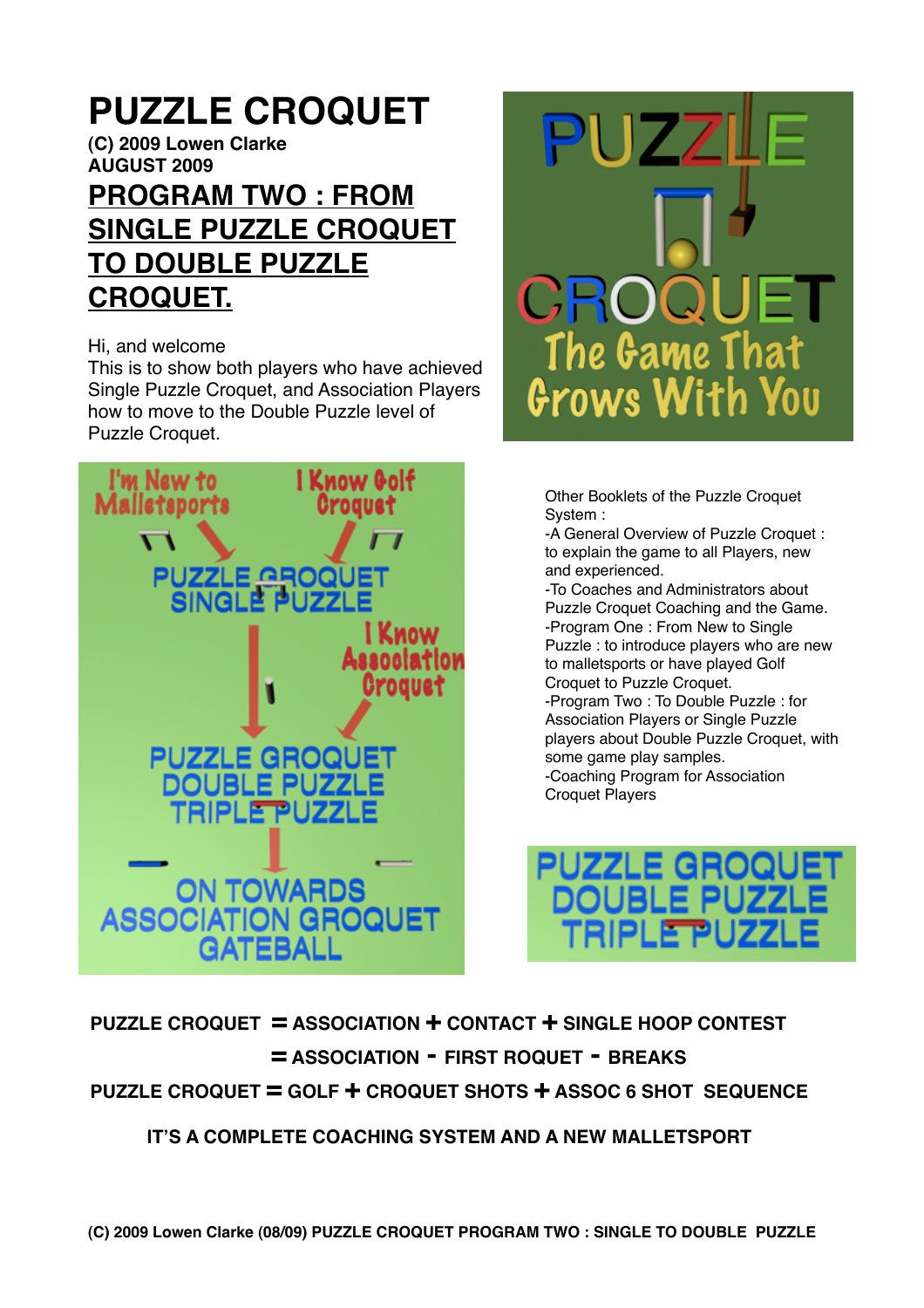## **ʻPUZZLE CROQUET'**

**A New Malletsport for Coaching towards Association Croquet and a possible game in its own right. August 2009 (C) Lowen Clarke 2009**

**PUZZLE CROQUET IS AN ASSOCIATION CROQUET GAME DEVELOPED BY COACH LOWEN CLARKE AS AN INTRODUCTION TO ASSOCIATION CROQUET. IT IS A POWERFUL NEW TOOL TO HELP COACHES INTRODUCE PLAYERS TO THE WONDERFULLY RICH GAME OF ASSOCIATION CROQUET. IT ALSO ADDS ANOTHER GAME TO THE RANGE OF MALLETSPORTS CODES. IT IS A GAME FOR TODAY'S ʻBRAIN TRAINING' AGE.**

## **Double the fun.**

**Puzzle Croquet achieves a combination of the best of Golf Croquet and the best of Association Croquet. It has all the involvement of Golf Croquet in that all players are on the lawn together. It keeps all the social capacity of Golf Croquet. All players are in the game together and just as in Golf Croquet, as soon as a hoop is scored, it becomes ʻdead', and the players then focus on the next hoop. But here's where it gets really interesting. Puzzle includes all the best association shots. Players use croquet shots, rushes and continuation shots.** 



**Why Puzzle Croquet?** The ancient sport of croquet with its roquets, croquets, one backs, rovers, lines of swing, ratios and divided angles is a real challenge…..and that's why it's so loved. But, from a beginner's perspective, it's a real nightmare. Generations of players have struggled with the concepts of croquet. Here at last is a practical and fun way to teach groups and individuals the skills and concepts behind the game. No more struggling with players who get left behind; everybody stays together in a group, learning together. No more missed roquets with players left out of the game and the learning curve. No more impossible combinations of ball movements to get to the vital learning. It's fun, easy and, at last, easy to coach.



Lowen is a Level Two Coach, and has been the State Team Coach, coaching Victoria to a National win. In Puzzle Croquet Lowen introduces to players some of his knowledge and experience in developing good play. Players learning Puzzle will find that without even realizing it they have developed a great understanding of croquet.

 **ʻI have spent a great deal of time considering how to create an Association Croquet game that will appeal to today's market. I hope I have achieved that with Puzzle Croquet.'**

Contact Lowen for more information on Puzzle Croquet, or to introduce Puzzle Croquet to your Club Phone : 0414 745 731, or email Lowen direct at [lowenclarke@iprimus.com.au](mailto:lowenclarke@iprimus.com.au)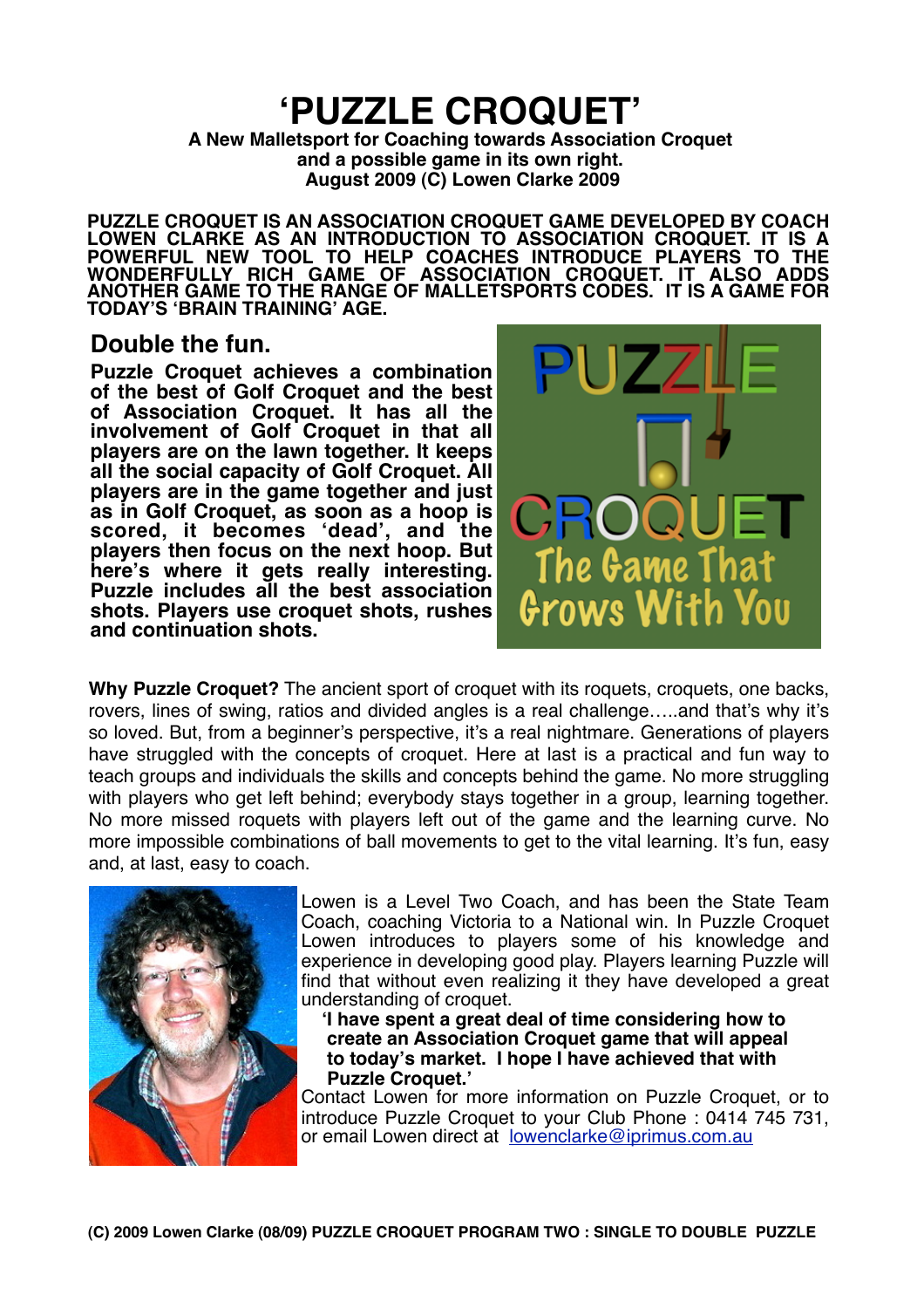### **PUZZLE CROQUET OVERVIEW :**

Puzzle Croquet is a variety of Association Croquet.

The ʻPuzzle' is the solving of finding the pathway of the Striker's ball to the contested hoop using the one ball/two ball (croquet) shot sequence in a six shot Innings. A Game is made up of separate Contests for Each Hoop. The Puzzle is a ʻTransport' type puzzle. In Puzzle Croquet, you are automatically awarded an Innings sequence, going straight on to a croquet shot (the name of the game !) by being given ʻContact'. The full 6 shot Innings sequence of one ball/two ball shots with all four balls is followed and then ʻContact' and an Innings is awarded to the Opponent. Once a hoop is run and scored, that Contest is over and the next hoop becomes the contested hoop. Each Contest may have many Innings, if neither player can solve and execute the Puzzle. So, if a hoop is not run by a player who has played all the balls, the opponent gets ʻContact'. ʻContact' means you pick up your ball and put it next to another one for a two ball croquet shot.

Two ball shots can be take offs, rolls or splits, and you will soon get skills with them. **In summary, the ʻPuzzle' is a fully played out Association Croquet innings sequence of six shots, but there is no initial roquet, and Contact is given after a full sequence of six shots has been made. So, if a player doesn't run the hoop, the opponent has a turn and chance to solve the puzzle.**

**End of turn occurs after a full innings or if a target hit is missed, or if there is an error or fault in the two ball shot.**

**Puzzle Croquet is just like Golf Croquet but you use the full Association Innings sequence.**

**Puzzle Croquet is just like Association Croquet, but one hoop is contested at a time, and ʻContact' ensures you get into the game.**

**PUZZLE CROQUET GROWS WITH YOU ! THERE ARE EXTRA PUZZLES AS YOU** 

**GET COMPETENCE AND SKILL :** For players new to the two ball shot or to malletsports, there is Single ʻPuzzle' : working out the pathway to the hoop. For advanced players who know the two ball shot, there is Double Puzzle : 1 : work out the pathway to the contested hoop using all balls, and 2 : in that process, put a ball to peg. And for experts, there is also a Triple Puzzle : Getting to the hoop, Putting a ball to peg, and also Peeling a ball, which means putting the another through a hoop as well.

#### **GENERALLY, PLAYERS WHO KNOW ASSOCIATION WILL PLAY THE DOUBLE PUZZLE LEVEL.**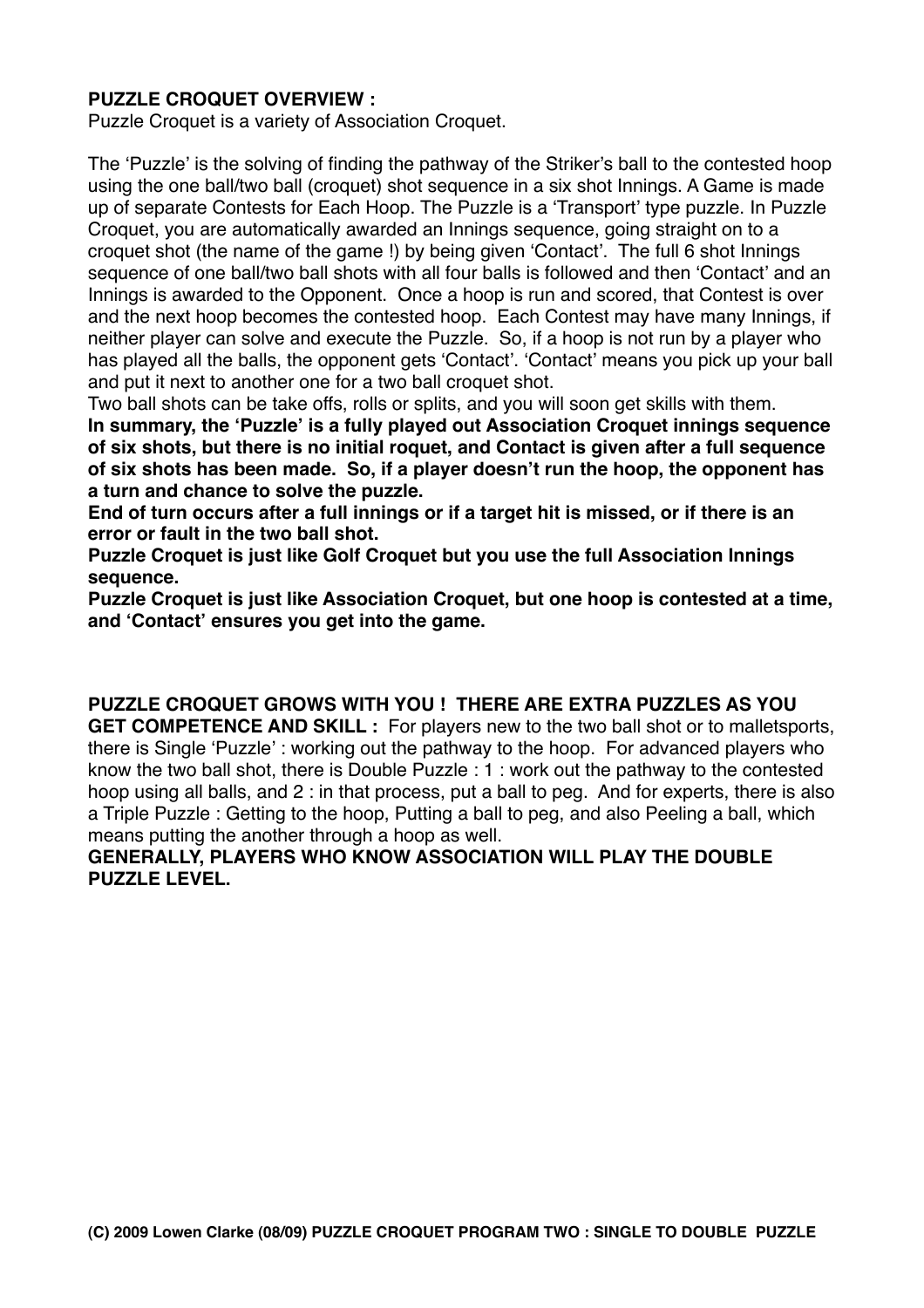## **RECAP OF SINGLE PUZZLE :**

We are heading for Hoop One.

SITUATION : Note where the balls are.

PUZZLE : What is the Pathway to Hoop One ?

| $\alpha$ |  |
|----------|--|
| ٠        |  |

PLAN : Blue takes off from Yellow goes to get rush on Black, but can take off. We got the rush, so we use it as transporter, (rush and take off a good combination), presume on the rush, if not, two ball roll, or take off.

They arrive or not.

Take the Red from behind Rover across to Hoop One.

It gets a good spot, but behind : so take off. Good spot, now go through. Blue's point. Red is sitting there, and it is now Red turn.

#### **NEXT INNINGS :**

AFTER A HOOP IS RUN, THERE MAY BE HOUSEKEEPING TO DO.

SITUATION : RED'S INNINGS BLACK NEAR rover, or 5, Yellow near 6, so it is a great path : we can take off from Blue, to get the rush on Black to Yellow and rush Yellow through to the Hoop 2

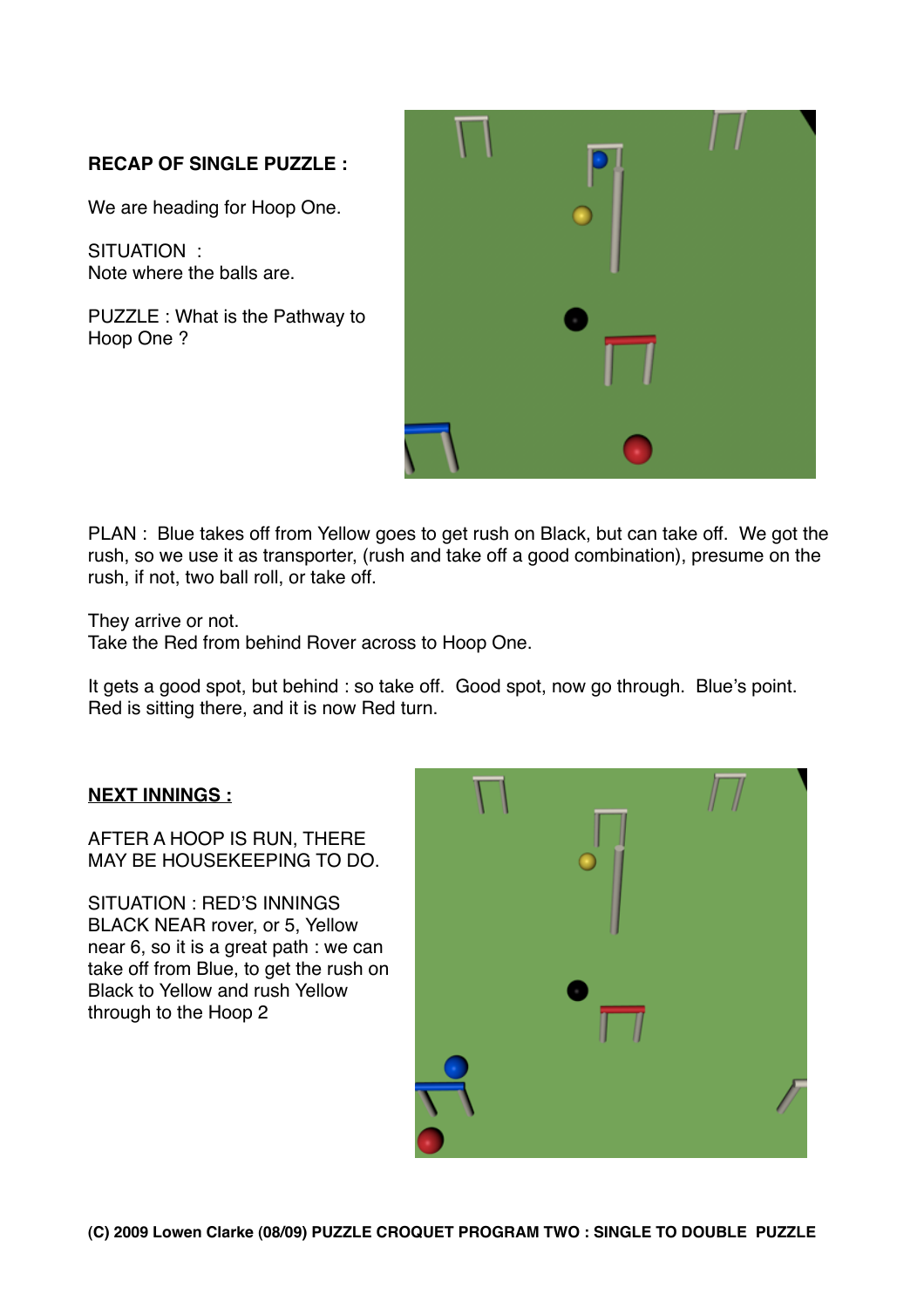### **LEARNING DOUBLE PUZZLE CROQUET :**

When players are skilled : One take off only rule applies : this seems to presume on some two ball skills acquisition, but players actually can work the shot out reasonably well as they go. This is quite different coaching, and it is exciting to see how players can learn together quickly.

#### **The Double Puzzle :**

1 : how to do find the pathway to the next hoop and

2 : put a ball to Peg.

Firstly, a coach might show the players the accuracy needed to do that by Rushes and take offs only : if they could do that, they would be playing at Sextuple level, so the Two Ball shots help in the ball movements.

The following is a possible scenario for Three Hoops of Play of Puzzle Croquet : So, let's look at this for three hoops : to show how Puzzle Croquet is played, and would be played by the learner who has got this far and the long term player who needs an easier game, and for the elite player who needs some corrective work on ball movement.



#### To begin with, the players have thrown

balls on to the court, roughly within the boundaries of the four outer hoops. This is to avoid border play.

#### SITUATION :

Blue's Turn.

So we have blue behind Hoop One, and Black at Rover, or 5 and Yellow near 6, and Red behind Hoop 2

#### PUZZLES :

Puzzle 1 : find the pathway to Hoop One.

Puzzle 2 : also put a ball to the peg.

We would like to see the Red put straight in to the Peg, and go to Black, and preserve the take off we are allowed. (It would be fine for this exercise to let players have two takeoffs still, if the learning is slow.)

PLAN : I am proposing a flat shot to put red to peg and get rush on yellow. Rush the Yellow to the Black, stop shot to ensure the rush on Black, and use that as transport to the front of Hoop One, where a take off or classic hoop approach would be made.

An alternative is to take off from red (using up the take off, and rush the Yellow past the Black and two ball it.)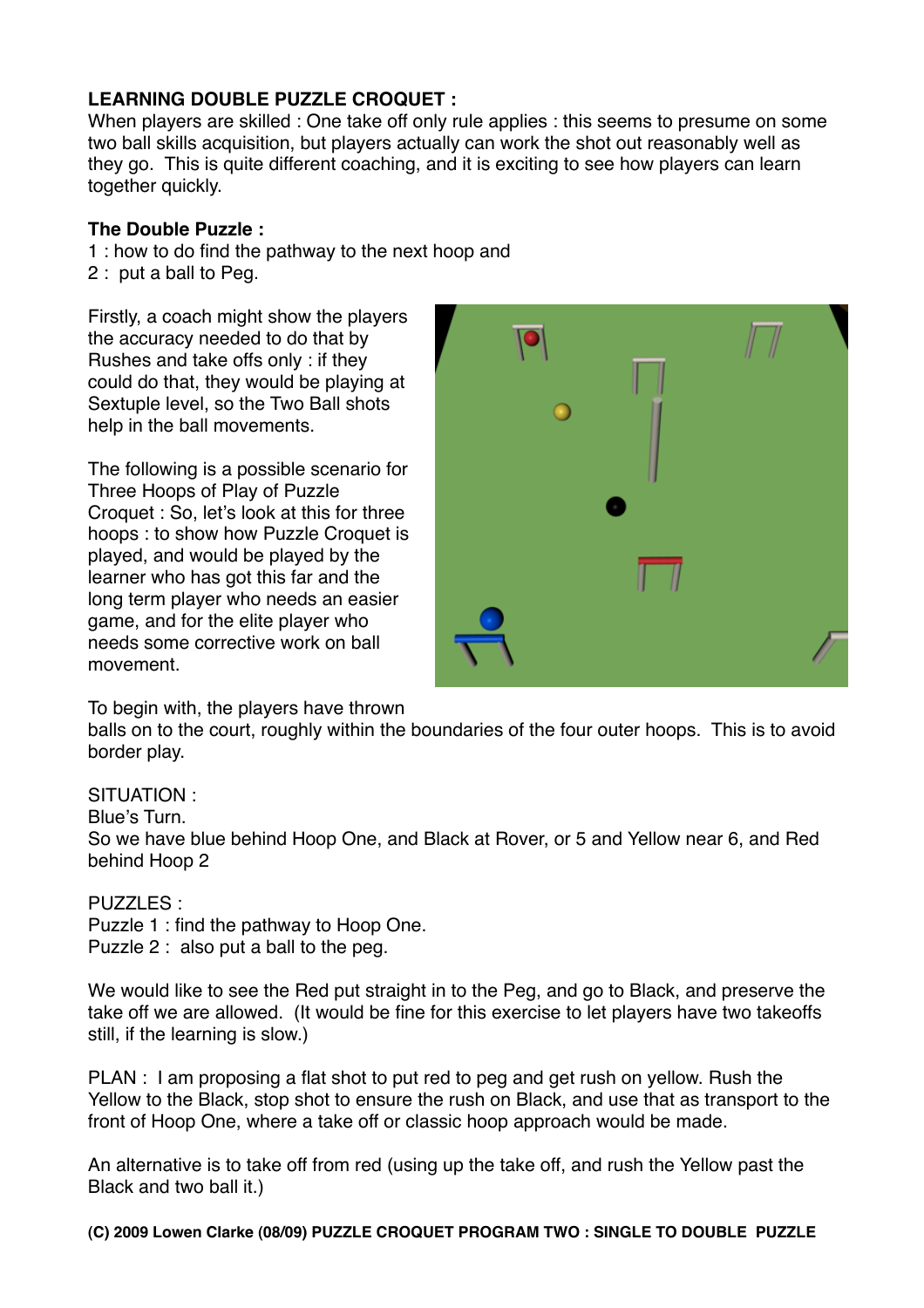#### **POSSIBILITIES**

So, for this situation : these are the answers for the levels they are at :

The first is to do the two ball straight up, and that has the advantage of preserving the take off, and puts the riskier shot up front, and the other one is the take off to the yellow to ensure the rush which is also a good choice,

The second croquet shot, that they have to do, is a free choice, just for players to enjoy the shot.

It is intended that the player should keep the balls within the boundary of the four outer hoops. (Later, this rule could be set aside by agreement : this will mean learning the difficult task of getting balls off borders, and increase aggressive leave making.)



Blue in a two ball shot to put Red towards Peg, and go to Yellow to use it as transport to behind Black

Blue rushes Black to Hoop 1, and does a standard Hoop Approach shot and runs the Hoop.

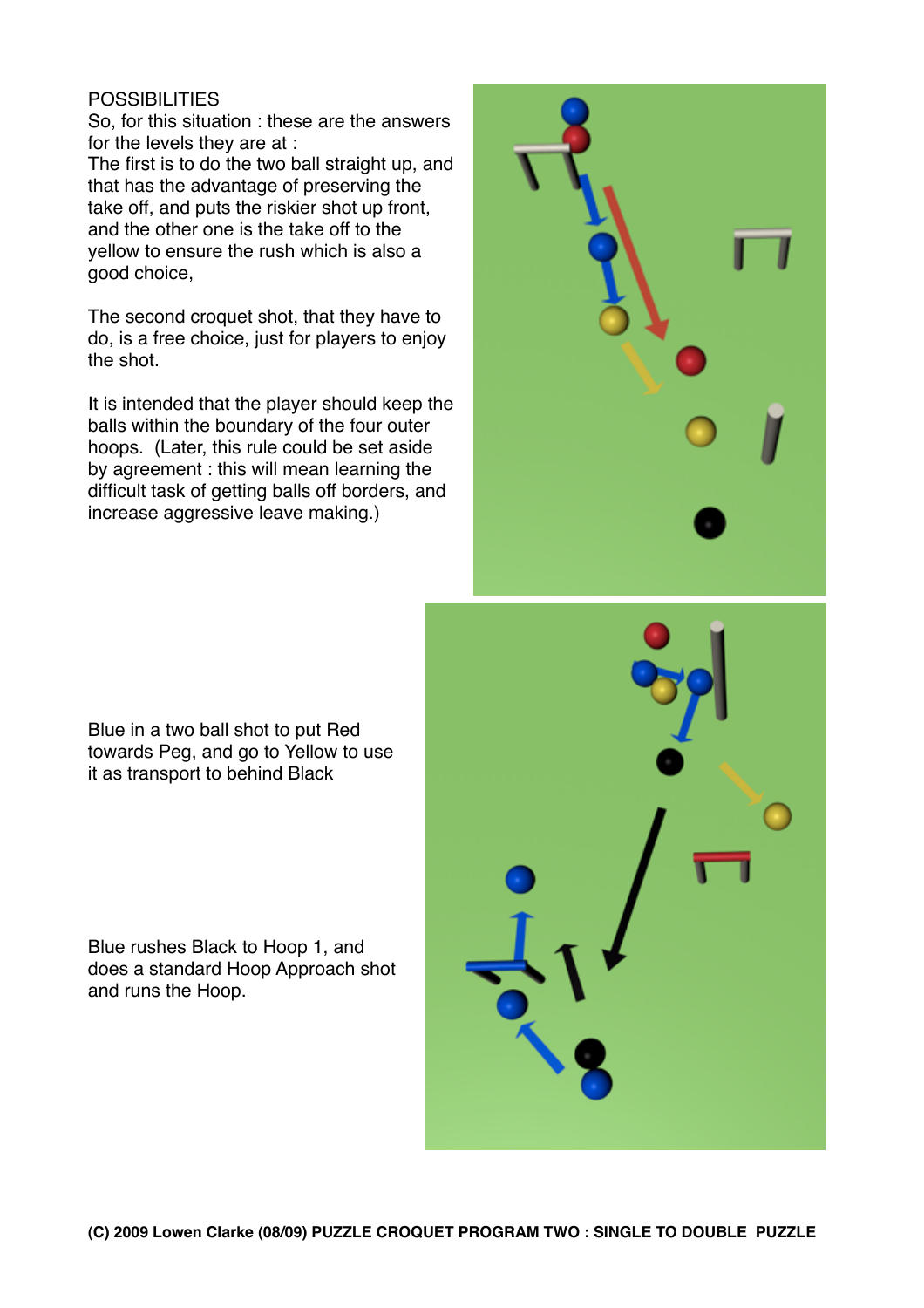Now, it is Red's turn, and this is the SITUATION. What is the Puzzle ? To find a pathway to Hoop 2, and put a ball towards Peg

These are the two problems to solve. What are the POSSIBILITIES ? What is the workable answer ?



Red takes contact on Blue, and puts Blue towards Peg, gets a Transport Rush on Black to behind Yellow, Transport Rushes Yellow to Hoop 2, and does a standard Hoop Approach and runs the Hoop.